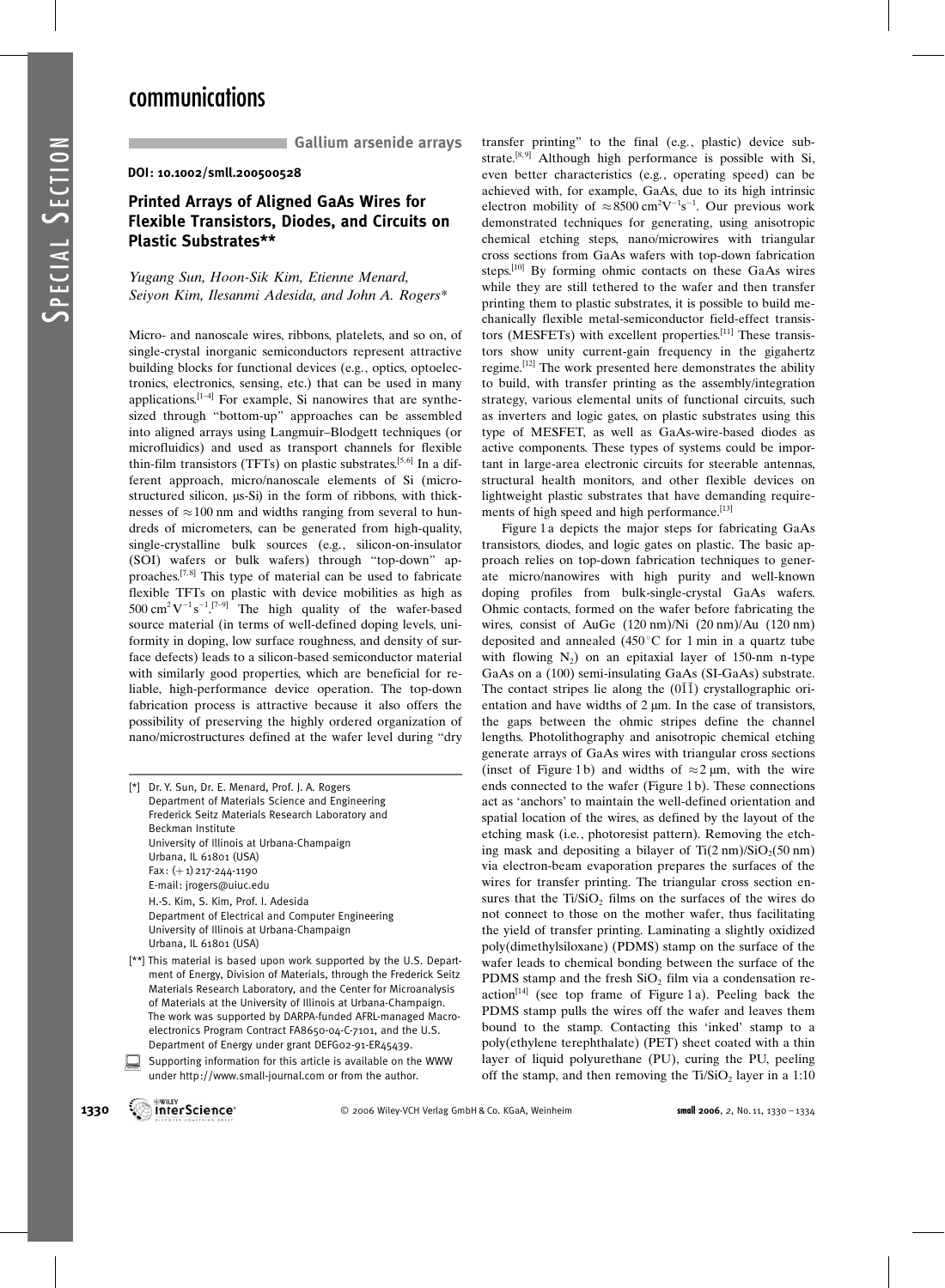

Figure 1. a) Schematic illustration of the process for fabricating transistors, diodes, and logic circuits on plastic, using transfer-printed GaAs wires integrated with ohmic stripes, prepared from a single-crystalline GaAs wafer (PDMS: poly(dimethylsiloxane), PET: poly(ethylene terephthalate), PU: polyurethane). b) Scanning electron microscopy (SEM) image of an array of GaAs wires (with ohmic stripes) with their ends connected to the mother wafer. The partial wire shown by the arrow lies underneath the arrayed wires, indicating that the GaAs wires are separated from the bulk wafer. The inset presents a free-standing individual wire, clearly showing its triangular cross section. c) SEM image of an individual MESFET with a channel length of 50  $\mu$ m and gate length of 5  $\mu$ m, formed with the GaAs wire array shown in (b), transfer-printed on a PET substrate. d) Optical micrograph of a Ti/n-GaAs Schottky diode on a PET sheet. The insets show that one electrode pad connects the ohmic stripes on one end of the wires, whilst the other electrode (150-nm Ti/150-nm Au) pad directly connects to the GaAs wires to form Schottky contacts. e,f) Optical images of PET substrates with various logic gates and individual MESFETs mounted on a flat surface (e) and on the curved shaft of a white marker (f).

HF solution leaves ordered arrays of GaAs wires on the PU/PET substrate, as illustrated in the central frame of Figure 1 a. The Ti/SiO<sub>2</sub> film not only serves as an adhesive layer to bond the GaAs wires to the PDMS but it also protects the surface of the GaAs wires from possible contamination (e.g., by solvents and PU) during the processing.

In this format, the pristine, bare surfaces of the wires and ohmic stripes are exposed for further lithographic processing and metallization to define source and drain electrodes (250-nm Au) that connect the ohmic contacts integrated on the wires. For transistors, these electrodes define the source and drain; for the diodes, they represent the ohmic electrode. Contacts (150-nm Ti/150-nm Au) formed by photolithography and liftoff on the bare parts of the wires (without any surface treatment) while they are integrated with the plastic substrates define Schottky contacts for the diodes, and gate electrodes for the MESFETs. All of the processing on the plastic substrate occurs at temperatures below  $110^{\circ}$ C. We did not observe any debonding of GaAs wires from the substrates due to mismatches in thermal expansion coefficients or other possible effects. In the transistors, the width of the gate electrode represents the critical dimension for controlling the operating speed. The position of this electrode between the source and drain is relatively unimportant in this work. This tolerance to poor registration, which is not present in non-self-aligned high-speed metal oxide semiconductor field-effect transistor (MOSFET) devices, is critically important for reliably achieving high-speed operation on plastic substrates, where precise registration is often challenging or impossible due to slight, uncontrolled deformations that may occur in the plastic during processing. Connecting multiple transistors and diodes together in appropriate geometries generates functional logic circuits. An NOR gate is shown in Figure 1a.

A scanning electron microscopy (SEM) image (Figure  $1c$ ) shows ten parallel wires that form the semiconductor component of a transistor. The channel length and gate length of this device are  $50$  and  $5 \mu m$ , respectively. These geometries were used for building the simple integrated circuits, i.e., logic gates. The Ti/Au stripe in the gap between the source and drain electrodes forms a Schottky contact with the n-GaAs surface. This electrode acts as a gate for modulating the flow of current between source and drain. Diodes (Figure 1 d) use wires with ohmic stripes on one end and Schottky contacts on the other. A collection of GaAs transistors, diodes, and simple circuits on a PET substrate is shown in Figure 1 e and f. In Figure 1 f the PET sheet with circuits is bent around the shaft of a white marker, indicating the flexibility of these electronic units.

The DC characteristics of the wire-based MESFETs on plastic (Figure 1 c) exhibited qualitatively the same behavior (Figure 2 a) as those formed on the wafer.[15] The flow of current between source and drain  $(I_{DS})$  is well modulated by the bias applied to the gate  $(V_{GS})$ , i.e., the  $I_{DS}$  decreases with the decrease of  $V_{GS}$ . In this case, the negative  $V_{GS}$  depletes the effective carriers (electrons for n-GaAs) in the channel region and decreases the channel thickness. Once the  $V_{GS}$  is negative enough, the depletion layer equals the thickness of the n-GaAs layer, and the flow of current be-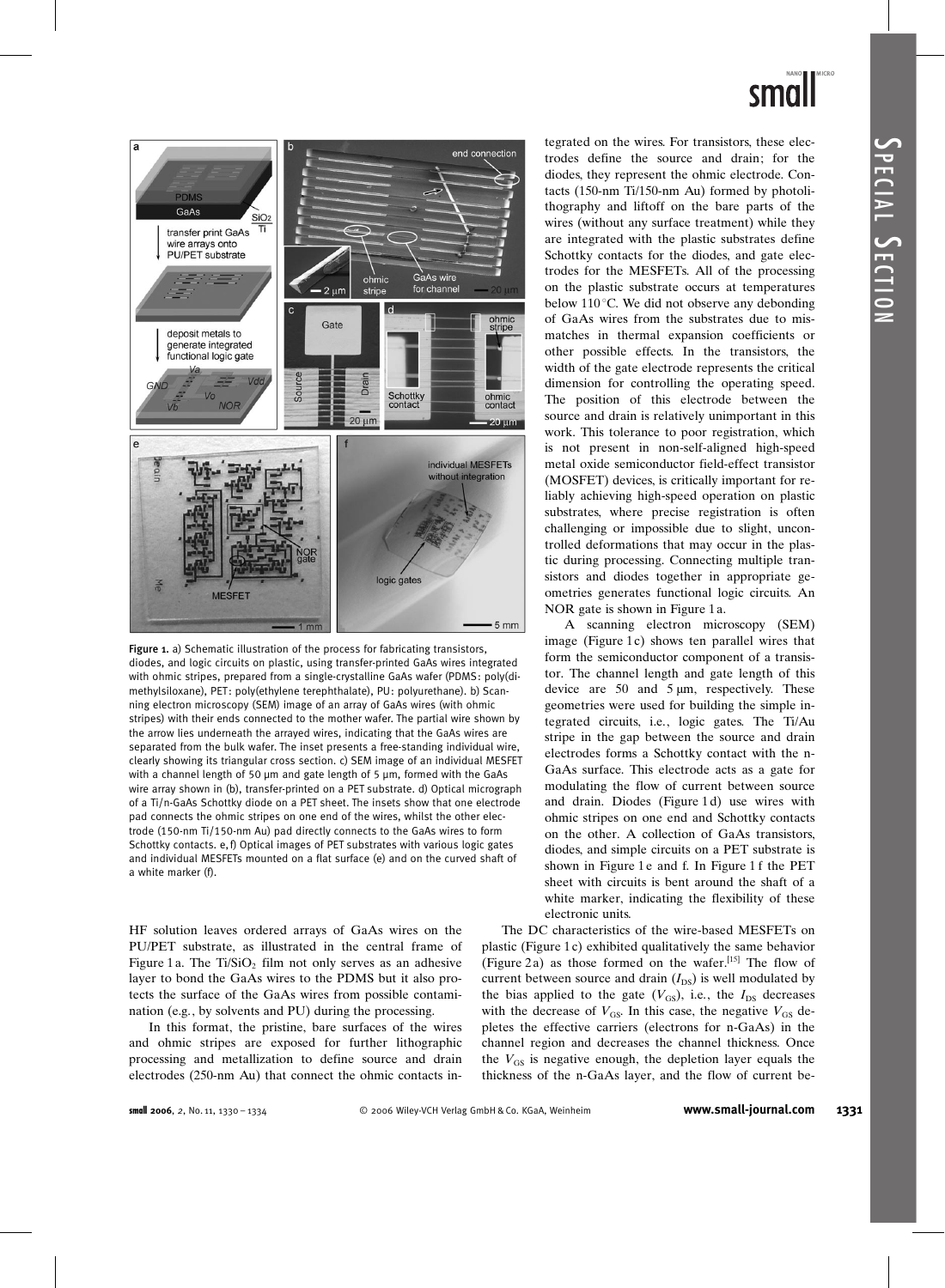# communications



Figure 2. Characterization of GaAs-wire MESFETs with a gate length of 5  $\mu$ m and different channel lengths: a, b) 50 and c) 25 um on PU/PET substrates. a) Currentvoltage (i.e.,  $I_{DS}$  versus  $V_{DS}$ ) curves of the transistor shown in Figure 1 c at different gate voltages (V $_{\rm GS}$ ). From top to bottom, the V $_{\rm GS}$  decreases from 0.5 to  $-$ 3.0 V in steps of 0.5 V. b) Transfer curve of the same transistor in the saturation region of  $V_{DS}=4$  V. The inset shows the derivative of the transfer curve, revealing the dependence of the transconductance on the gate voltage. c) Source–drain current at different  $V_{GS}$  for a transistor with a channel length of 25  $\mu$ m. From top to bottom, the  $V_{GS}$  decreases from 0.5 to  $-5.0$  V in steps of 0.5 V. d)  $I-V$  characteristics of the as-fabricated Au/Ti-GaAs Schottky diodes, showing good rectifying capabilities. The inset shows the relationship between ln/ and the bias voltage.

tween source and drain is pinched off (i.e., the  $I_{DS}$  becomes essentially zero). As shown in Figure 2a, the  $I_{DS}$  drops to almost zero at a  $V_{GS}$  of less than  $-2.5$  V. The pinch-off voltage (i.e.,  $V_{GS}$ ) at a drain–source voltage ( $V_{DS}$ ) of 0.1 V (i.e., linear region) is  $-2.7$  V. Figure 2b shows the transfer curve of this transistor in the saturation region ( $V_{DS}=4$  V). The ON/OFF current ratio and maximum transconductance were extracted from Figure 2b as  $\approx 10^6$  and  $\approx 880 \,\mu\text{S}$ , respectively. The overall source–drain current is a function of the number of wires (i.e., the effective channel width) and the distance between source and drain (i.e., the channel length). With constant channel width, transistors with short channels can produce relatively high currents. For example, the saturated  $I_{DS}$  at  $V_{GS} = 0.5$  V and  $V_{DS} = 4$  V increases from 1.75 to 3.8 mA for transistors with channel lengths of 50 and  $25 \mu m$ , respectively (Figure 2c). Although transistors with short channels can supply high currents for certain applications, the ON/OFF current ratio tends to decrease due to the difficulty of completely pinching off the current. As shown in Figure 2c, the  $I_{DS}$  of a transistor with a channel length of 25 µm was still of the order of tens of microamperes, and even the  $V_{GS}$  was  $-5$  V. The leakage current can be significantly decreased by thinning the channel thickness, i.e., the thickness of the n-GaAs layer, which determines the current density at the ON status. In addition, this kind of MESFET on PET substrates with a thickness of  $\approx$  200 µm

exhibits excellent mechanical flexibility (see Supporting Information Figure  $S_1$ <sup>[11]</sup>

The GaAs-wire Sckottky diodes on plastic exhibit the typical behavior (Figure 2 d) of rectifiers, i.e., the forward current  $(I)$  increases quickly with increasing forward bias voltage (V), whilst the reverse current remains small even at reverse biases as large as 5 V. The I–V characteristics of these Schottky diodes can be described by the thermionic emission model,<sup>[15]</sup> which is expressed as follows at  $V \ge 3kT/q$ :

$$
J \approx J_0 \exp(\frac{qV}{nkT})
$$
 (1)

with

$$
J_0 = A^{**}T^2 \exp(\frac{q\phi_B}{kT})
$$
 (2)

where *J* represents the forward diode current density with  $V, k$  is the Boltzmann constant,  $T$  is the absolute temperature (298 K in the experiment), q is the electron charge,  $\phi_B$  is the height of the Schottky barrier, and  $A^{**}$  is the effective Richardson constant  $(8.64 \text{ A cm}^{-2} \text{K}^{-2})$  for GaAs.[16] By plotting the relationship between  $ln J$  and V (inset of Figure 2d), the saturation current  $J_0$  and the ideality factor *n* can be determined from the intercept and slope of the linear relation. The quantity  $\phi_B$  can be estimated with Equation (2).  $\phi_B$  and *n* are commonly used as the evaluation criteria of Schottky interfacial properties. Both are highly dependent on the in-

terface charge states between metal and GaAs; an increase of charge states will cause the decrease of  $\phi_B$  and the increase of *n*. For the diodes fabricated in this work,  $\phi_B$  and *n* are determined from the inset of Figure 2 d to be 512 meV and 1.21, respectively. These devices have a somewhat lower Schottky barrier (512 versus  $\approx 800$  meV) and larger ideality factor (1.21 versus  $\approx$  1.10) compared with the diodes built on wafers.[17,18]

These GaAs-wire devices (i.e., MESFETs and diodes) can be integrated into logic gates for complex circuits. For example, connecting two MESFETs with different channel lengths, which have different saturation currents, forms an inverter (logic NOT gate) (Figure 3 a and b). The load (top of images) and switching transistor (bottom) have channel lengths of 100 and 50  $\mu$ m, respectively, channel widths of 150  $\mu$ m, and gate lengths of 5  $\mu$ m. This design results in a saturation current from the load transistor that is  $\approx 50\%$ that of the switching transistor; this ensures that the load line intersects the  $V_{GS}=0$  curve of the switching transistor in the linear region with a small turn-on voltage. The inverter was measured in the saturated region, i.e.,  $V_{dd}$  bias of 5 V. When a large negative voltage (logic 0) is applied to the gate of the switching transistor  $(V_{in})$  to turn it off, the voltage of the output node  $(V_{\text{out}})$  equals  $V_{\text{dd}}$  (logic 1, high positive voltage) because the load transistor is always on. An increase in  $V_{\text{in}}$  turns the switching transistor on and pro-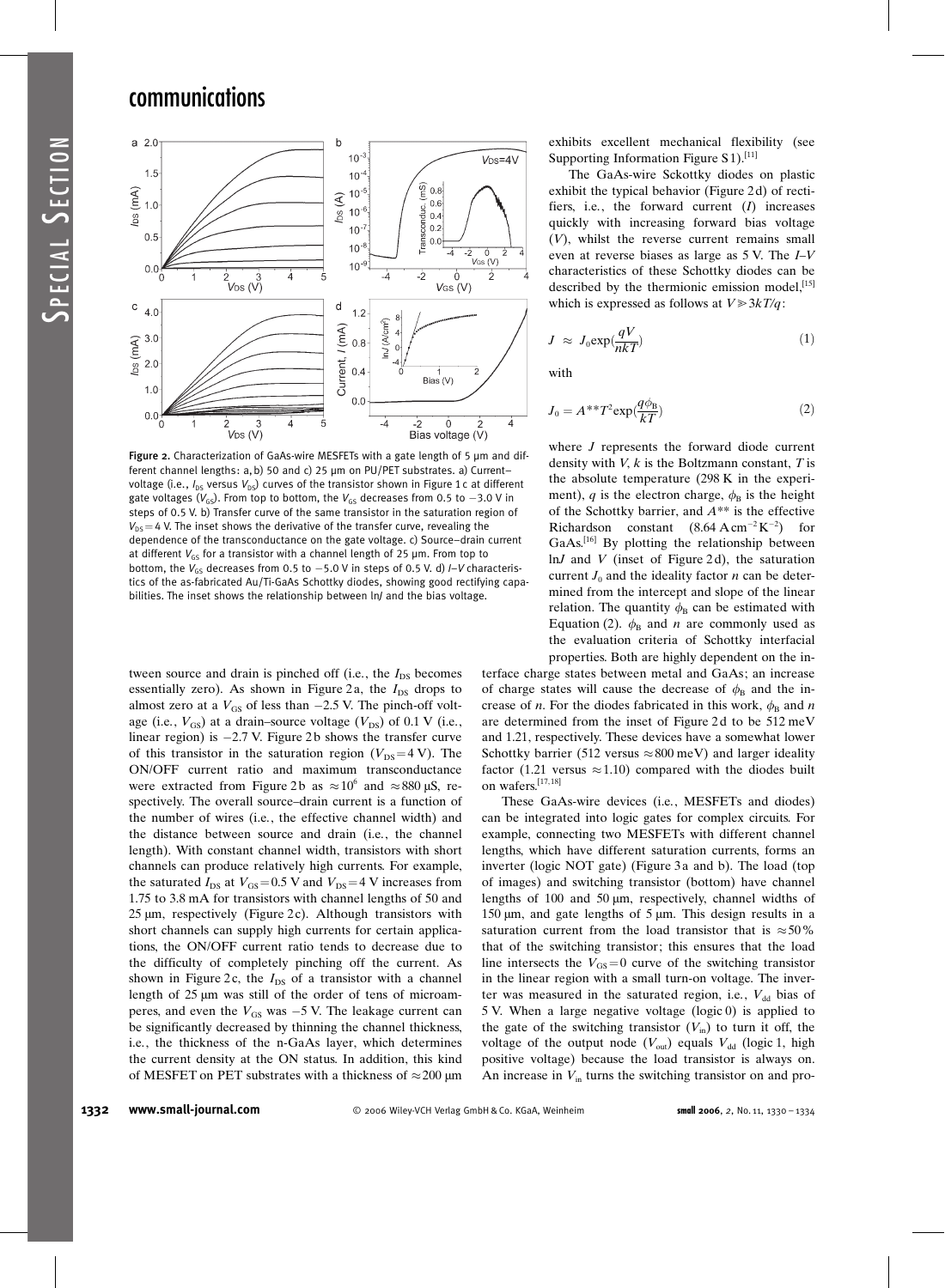



Figure 3. a) Circuit diagram, b) optical image, and c) output–input GaAs offer simpler processing than MOSFETs because the characteristics of an inverter. All MESFETs have a gate length of 5  $\mu$ m. The  $V_{dd}$  was biased to 5 V versus ground (GND).

vides a large current through both the switching and load transistors.  $V_{\text{out}}$  decreases to a low positive voltage (logic 0) when the switching transistor is completely turned on, i.e.,  $V_{in}$  is a large positive voltage (logic 1). Figure 3 c shows the transfer curve. The inverter exhibits a maximum voltage gain  $((dV_{\text{out}}/dV_{\text{in}})_{\text{max}}=1.52)$  higher than unity. The switching ability of this inverter did not show significant degradation after many cycles of ON/OFF operation (see Figure S2). The logic status of  $V_{\text{out}}$  can be shifted to voltages suitable for further circuit integration by adding a level-shifting branch composed of Schottky diodes, as shown in Figure  $1 d$ .<sup>[19]</sup>

Combining several devices of this type in parallel or in series yields more complex logic functions, such as NOR and NAND gates. For the NOR gate shown in Figure 4a and b, two identical MESFETs in parallel serve as the switching transistors. Turning on either switching transistor  $(V_A \text{ or } V_B)$  by applying a high positive voltage (logic 1) can provide a large current flow through the drain  $(V_{dd})$  of the load transistor to ground (GND), resulting in an output voltage  $(V_0)$  at a low level (logic 0). High positive output voltage (logic 1) can be achieved only when both inputs are at high negative voltages (logic 0). The dependence of the output on the inputs of the NOR gate is shown in Figure 4c. In the configuration of a NAND gate (Figure 4d and e), the current is large through all transistors only when both switching transistors are turned on by applying high positive voltages (logic 1). The output voltage exhibits a relatively low value (logic 0) in this configuration. With other input combinations, almost no current flows through the transistors, resulting in a high positive output voltage (logic 1), comparable to  $V_{dd}$  (Figure 4f). Further integration of logic gates of this type and other passive elements (e.g., resistors, capacitors, inductors, etc.) offers the promise for high-speed, large-area electronic systems on plastic.

In summary, GaAs wires with integrated ohmic contacts fabricated using top-down procedures with high-quality, bulk-single-crystal wafers provide a high-performance 'printable' semiconductor material and a relatively easy path to transistors, diodes, and integrated logic gates on flexible plastic substrates. The separation of high-temperature processing steps (e.g., the formation of ohmic contacts) from the plastic substrates and the use of PDMS stamps for transfer printing well-ordered arrays of GaAs wires are key features of the approach described here. The use of GaAs wires as the semiconductor is attractive for large-area printed electronics with demanding requirements on operating speed because i) GaAs has a high intrinsic electron mobility  $(\approx 8500 \text{ cm}^2 \text{V}^{-1} \text{s}^{-1})$  and has established applications in conventional high-frequency circuits;[19] ii) MESFETs built with



Figure 4. Circuit diagrams, optical images, and output–input characteristics of different logic gates: a, b, c) NOR gate ; d, e,f) NAND gate. All MESFETs have a gate length of 5  $\mu$ m. The scale bars represent 100  $\mu$ m.  $V_{dd}$  applied to these logic gates was 5 V versus ground (GND). The logic "0" and "1" input signals of the NOR and NAND gates were driven by -5 and 2 V, respectively. The logic "0" and "1" outputs of the NOR gate were 1.58–1.67 and 4.1 V, respectively. The logic "0" and "1" outputs of the NAND gate were 2.90 and 4.83–4.98 V, respectively.